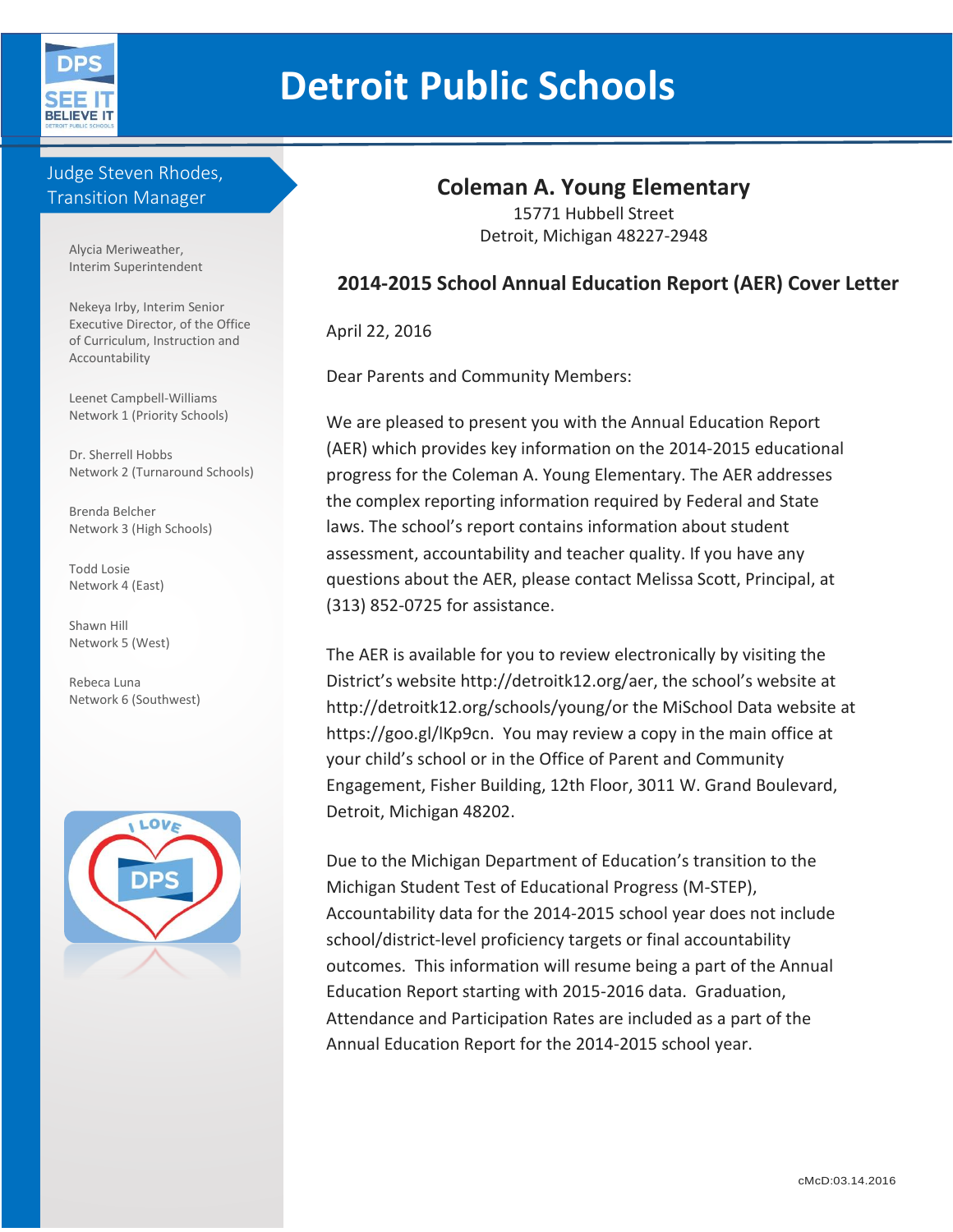The key challenges for our school are as follows:

### **We did not meet the 90% attendance rate goal.**

The attendance rate for the All Students subgroup is 86.73%.

### **We did not test 95% of our students.**

Only 94.67% of the Economically Disadvantaged subgroup was assessed in English Language Arts.

We are actively working to address our attendance and assessment participation challenges, accelerate student achievement and close persistent gaps in achievement. Improving student attendance and truancy prevention is a priority for our school. In the document entitled "Every Student, Every Day Community Toolkit to Address and Eliminate Chronic Absenteeism (USDOE, 2015)," it is noted that students who are not in school cannot learn, and frequently drop out. Truant students often engage in high-risk behaviors that may lead them to encounters with the juvenile justice system. We will work with students, parents, the community, business partners and stakeholders to improve student attendance.

Per the United States Department of Education, "a student is chronically absent if he or she misses as few as **two days** of school a month." That is eighteen absences for the school year. The following strategies are taken from Every Student, Every Day Community Toolkit to Address and Eliminate Chronic Absenteeism ~ Take Action to Help Eliminate Chronic Absenteeism."

### **Parents and Families can help improve student attendance by:**

- Making getting to school on time every day a high priority in your family.
- Talking with your child(ren) about the important of school attendance from an early age and the negative effects of too many absences.
- Creating a safe space for your child to share what's keeping them from participating in school on a regular basis, when necessary.
- Having a back-up plan for getting your child to school when there are difficulties with transportation, family illness, or other challenges.
- Scheduling doctor and other appointments for after-school hours whenever possible.
- Monitoring students' school attendance to make sure your child is in class every day.
- Contacting your child(ren)'s school to discuss supports and services that can help your child maintain regular school attendance.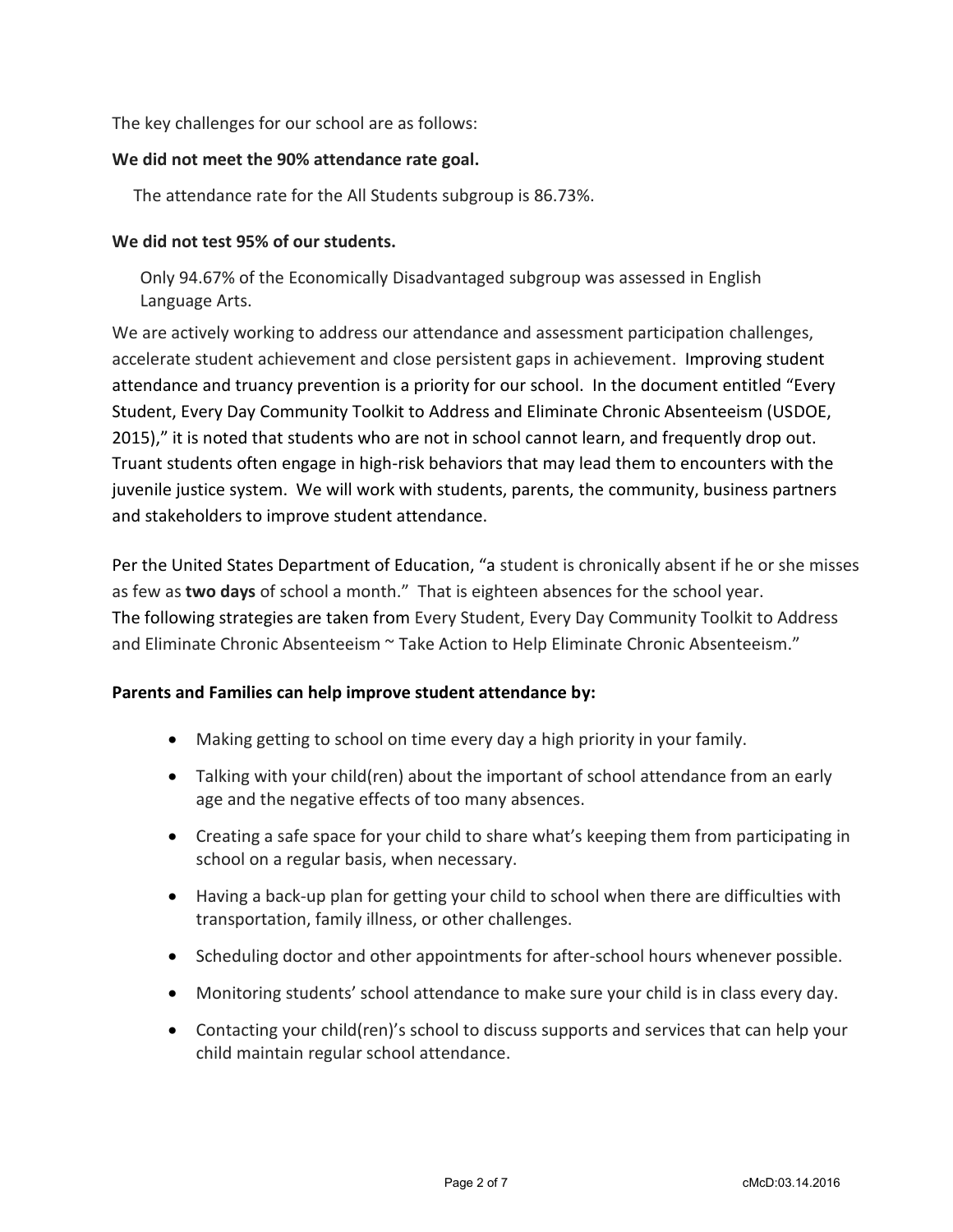### **Students:**

- Help your friends and classmates understand what chronic absenteeism is— missing more than 10 percent (18 days) of school days in a year.
- Attend school every day, encourage your friends to attend school every day and remind them that every absence from school matters.
- Talk with your school principal and teachers about the kind of support that you and/or students in your school need in order to attend school and be successful at school every day.
- Be active in your community to support projects to help eliminate chronic absenteeism and support other young people in schools.

# **Parent Involvement**

Coleman A. Young Elementary School contracted a Parent Engagement Consultant using Title 1 funding to increase parent engagement through the coordination and implementation of parent workshops, focus groups, survey and training activities requested by our parents. Parent surveys will be conducted three times per year utilizing AdvancEd and Chicago Essentials survey forms. The results will be analyzed by the data team. The survey results will help to determine next steps regarding our parent engagement activities. Parent workshops and training activities are scheduled monthly and will cover the instructional programs and best practices that are embedded in our big ideas for school improvement. Training activities are developed by the Parent Engagement Consultant with input from the leadership teams and will also reflect parent interests and training requests. Parents will be asked to sign in and to complete an evaluation at the end of each session.

Teachers will provide timely feedback regarding student growth and achievement through parentteacher communications, parent teacher conferences, and our school and classroom websites. All grade level teachers will conduct grade level parent meeting at least twice a year.

State law requires that we also report additional information.

# **Process for Assigning Pupils to the School**

### **Open Enrollment Initiative**

Detroit Public Schools has an "Open Enrollment Initiative." This initiative allows students to elect to attend any Detroit Public School without being required to live within the boundary for that school. The "Open Enrollment Initiative" does not apply to the Examination High Schools or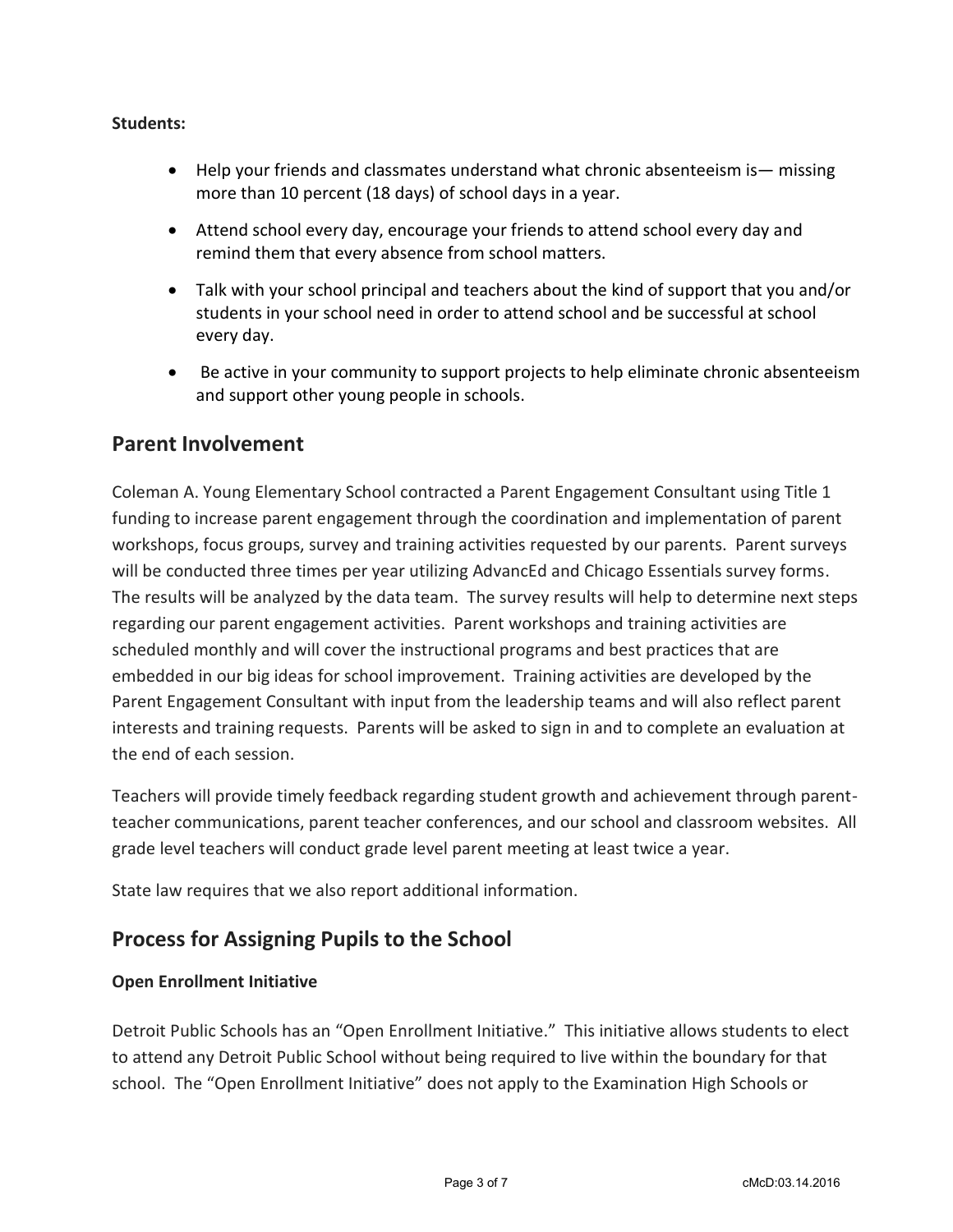# **Process for Assigning Pupils to the School (Continued)**

Application Schools. Parents may enroll their child(ren) in the school of their interest as long as the school has not reached capacity for their particular grade. Enrollment preference is given to students who live within the boundary of a school. It should also be noted that transportation will not be provided for students who select a school outside of the boundary of their home school. "Open Enrollment Initiative" resources can be found on our website at: [http://detroitk12.org/resources/prospective\\_students/](http://detroitk12.org/resources/prospective_students/)

### **Application Schools**

Detroit Public Schools has twenty-two (22) schools that require an application for enrollment. Families can apply during the application process window. Applications are open to families of current Detroit Public Schools students as well as those newly enrolling or attending school elsewhere. The District uses one application for its Application Schools. Please note requirements on the application for submission of report cards, test data, transcripts, essay and Grade Point Average information. Schools also may have other individual entry requirements. Be prepared to provide behavior reports.

### **Examination High Schools**

During the Examination High Schools application window, all 8th grade students attending public and non-public schools are eligible to apply for admission to the 9th grade at Cass Technical High School, Renaissance High School and Martin Luther King, Jr. Senior High School's Mathematics, Science and Applied Technology (MSAT) and Center for International Studies and Commerce programs. Residency is not required. During the beginning of the school year, students must complete and submit an application to take the placement examination.

An application is available at:

- All Detroit Public Libraries
- All Detroit Public School's Middle Schools
- Detroit Public Schools Parent Resource Centers
- Detroit Public Schools Research and Assessment Office located in the Support Services Complex Building A - 1425 East Warren Avenue

Students must submit an application to be eligible to take the examination. Completed applications and all required documents must be submitted to the student's current school or the Detroit Public Schools' Office of Research and Assessment. Detroit Public Schools' students who submit an application will test at their middle school. Non-Detroit Public Schools' students who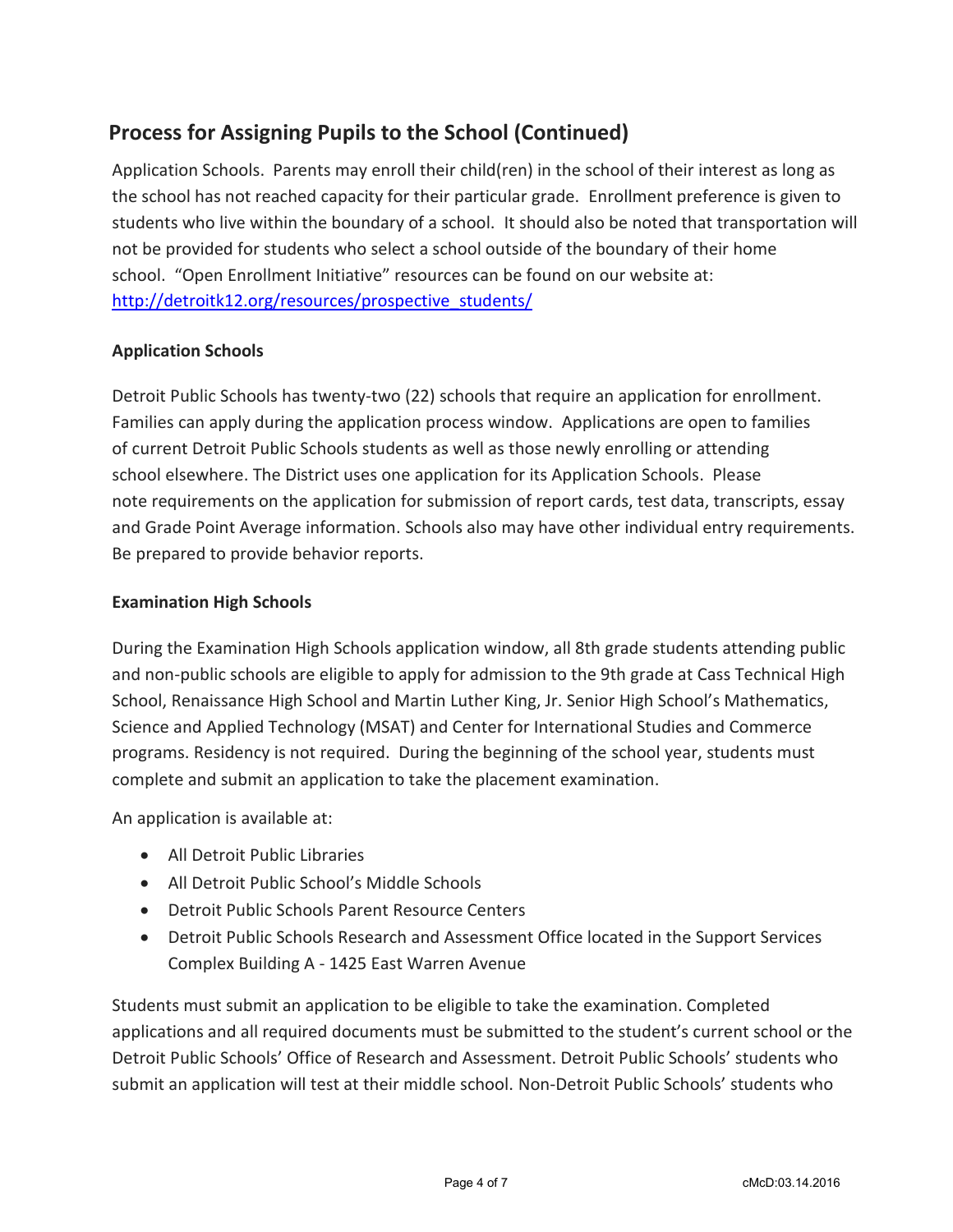### **Examination High Schools (Continued)**

submit an application will be notified of their testing date and location by mail. Applications may be mailed.

# **School Improvement Status**

| Year      | <b>School Improvement Status</b> |  |
|-----------|----------------------------------|--|
| 2014-2015 | N/A                              |  |
| 2013-2014 | No Status                        |  |

We will continue to work towards meeting our School Improvement Plan goals in reading, writing, mathematics, science and social studies. Research-based strategies, comprehensive data analyses and data driven decision-making drives our school improvement efforts.

# **Detroit Public Schools' Core Curriculum**

Consistent with the Detroit Public Schools 2013-2017 Strategic Plan**,** there are aggressive plans to accelerate the rate of student achievement and to ensure that students graduate with the academic and social skills necessary for success in college and the workplace.

## **Specific curriculum actions are based on the District's strategic plan to:**

- I. Broaden Services to Address Student Needs
- II. Support Parents and Families
- III. Offer Broad/High Quality Programs
- IV. Improve Customer Service
- V. Create Safe Learning Environments
- VI. Transform Central and School-Based services to serve customers better
- VII. Improve Technology
- VIII. Minimize the Impacts of Change
- IX. Foster School-Based Leadership
- X. Celebrate and Promote Success
- XI. Ensure Fiscal Stability
- XII. Improve Attendance and Discipline

The "Neighborhood-Centered, Quality Schools," Strategic Plan, is available online at [http://detroitk12.org/content/wp-content/uploads/2013/03/Strategic\\_Plan\\_DRAFT-FINAL.pdf](http://detroitk12.org/content/wp-content/uploads/2013/03/Strategic_Plan_DRAFT-FINAL.pdf)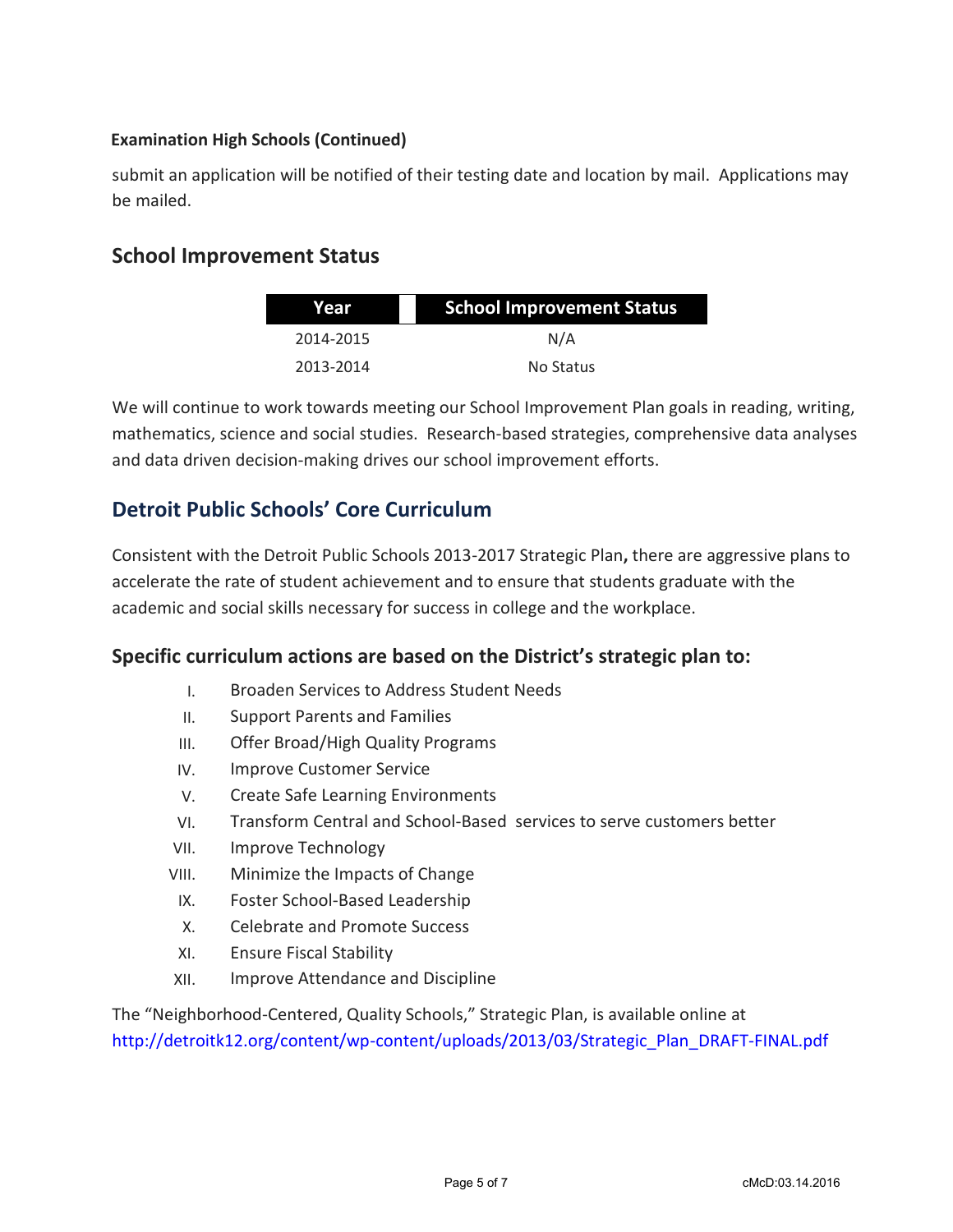# **Access to the Core Curriculum**

The instructional strategies and grade level expectations are aligned to the Michigan Department of Education standards (science and social studies) and Common Core State Standards (mathematics and English language arts). This represents the core curriculum for Detroit Public Schools which is supported by the texts, materials, computer software and other school level resources used daily in the classrooms. All of the professional development activities are aligned to the core curriculum and/or standards. The implementation is a process delineated in the District Academic Plan [\(http://detroitk12.org/content/wp-content/uploads/2012/05/FINALAcademicPlanExecutive-](http://detroitk12.org/content/wp-content/uploads/2012/05/FINALAcademicPlanExecutive-Summary_2012.pdf)Summary 2012.pdf). This plan serves as the framework for each school's academic achievement plan. The frequent monitoring of the implementation of these plans are conducted by the school diagnostic visits, review of the benchmark assessments, use of the teacher evaluation tool and adherence to the pacing calendar. The public may access the core curriculum via our public website [www.detroitk12.org](http://www.detroitk12.org/) and then click on the link to the individual academic offices.

Parents/Guardians are offered classes through Parent University to increase parenting skills, early childhood literacy, adult literacy and GED. During the school year, the Parent Resource Centers are a valuable resource that allow parents and other community members to participate in regular and on-going informational and participatory sessions focused on curriculum and instruction. The Detroit Public Schools Hub, Web up-dates and semi-annual progress reports are a means to disseminate achievement information to educators.

# **Student Achievement Results**

Aggregate Student Achievement Results and Detroit Public Schools Quarterly NWEA~MAP Reading and Mathematics reports for our school can be found in the Resources section of our school's website at http://detroitk12.org/schools/young/. The following reports are available on the Detroit Public Schools' web page at the Research, Evaluation and Assessment site at <http://detroitk12.org/data/rea/> :

- District Profile Report
- Combined School Profile Reports
- Individual School Profile Reports
- NWEA~MAP aggregate student achievement results
- [Michigan Accountability Scorecard Report](https://goo.gl/GmqXJ4) at (https://goo.gl/GmqXJ4)
- [Annual Education Report](http://detroitk12.org/aer) at (detroitk12.org/aer)